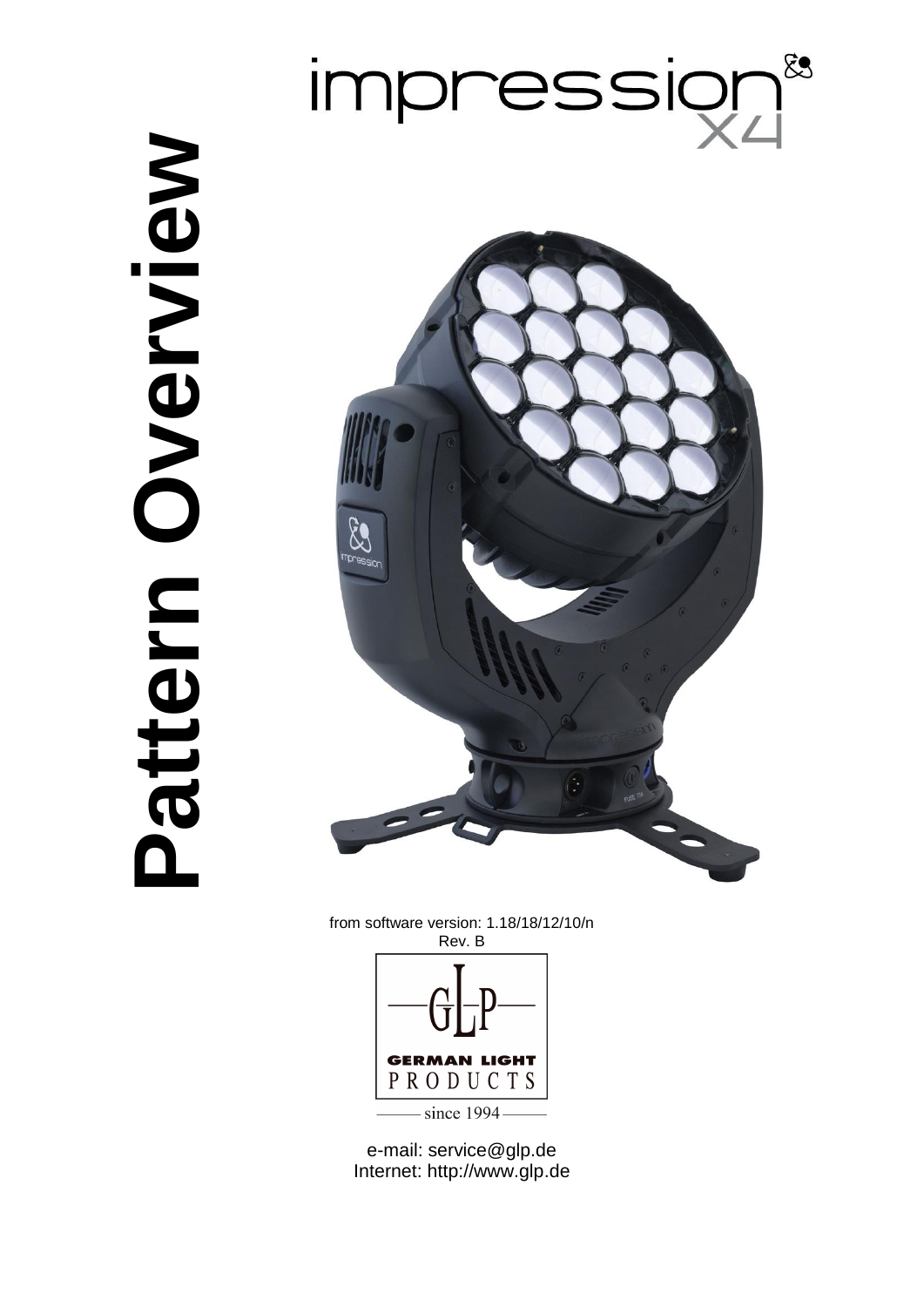

## **Pattern**

Patterns are grouped into two sets which can be activated and selected via the DMX channel "Special". Choose the desired pattern by its corresponding DMX value on channel "Pattern".

**Orientation:** Patterns are shown when looking at the **front** of a standing fixture; Head faced in direction of fixtures front label: DMX Pan @ 128; Tilt @ 220; Zoom @ 255 (letters are displayed homogenous).



## **Patterns Set 1**

| <b>DMX</b> | <b>Pattern</b> | <b>DMX</b> | Pattern |
|------------|----------------|------------|---------|
| 000        |                | 013        |         |
| 001        |                | 014        |         |
| 002        |                | 015        |         |
| 003        |                | 016        |         |
| 004        |                | 017        |         |
| 005        |                | 018        |         |
| 006        |                | 019        |         |
| 007        |                | 020        |         |
| 008        |                | 021        |         |
| 009        |                | 022        |         |
| 010        |                | 023        |         |
| 011        |                | 024        |         |
| 012        |                | 025        |         |

| <b>DMX</b> | <b>Pattern</b> | <b>DMX</b> | <b>Pattern</b> |
|------------|----------------|------------|----------------|
| 026        |                | 039        |                |
| 027        |                | 040        |                |
| 028        |                | 041        |                |
| 029        |                | 042        |                |
| 030        |                | 043        |                |
| 031        |                | 044        |                |
| 032        |                | 045        |                |
| 033        |                | 046        |                |
| 034        |                | 047        |                |
| 035        |                | 048        |                |
| 036        |                | 049        |                |
| 037        |                | 050        |                |
| 038        |                | 051        |                |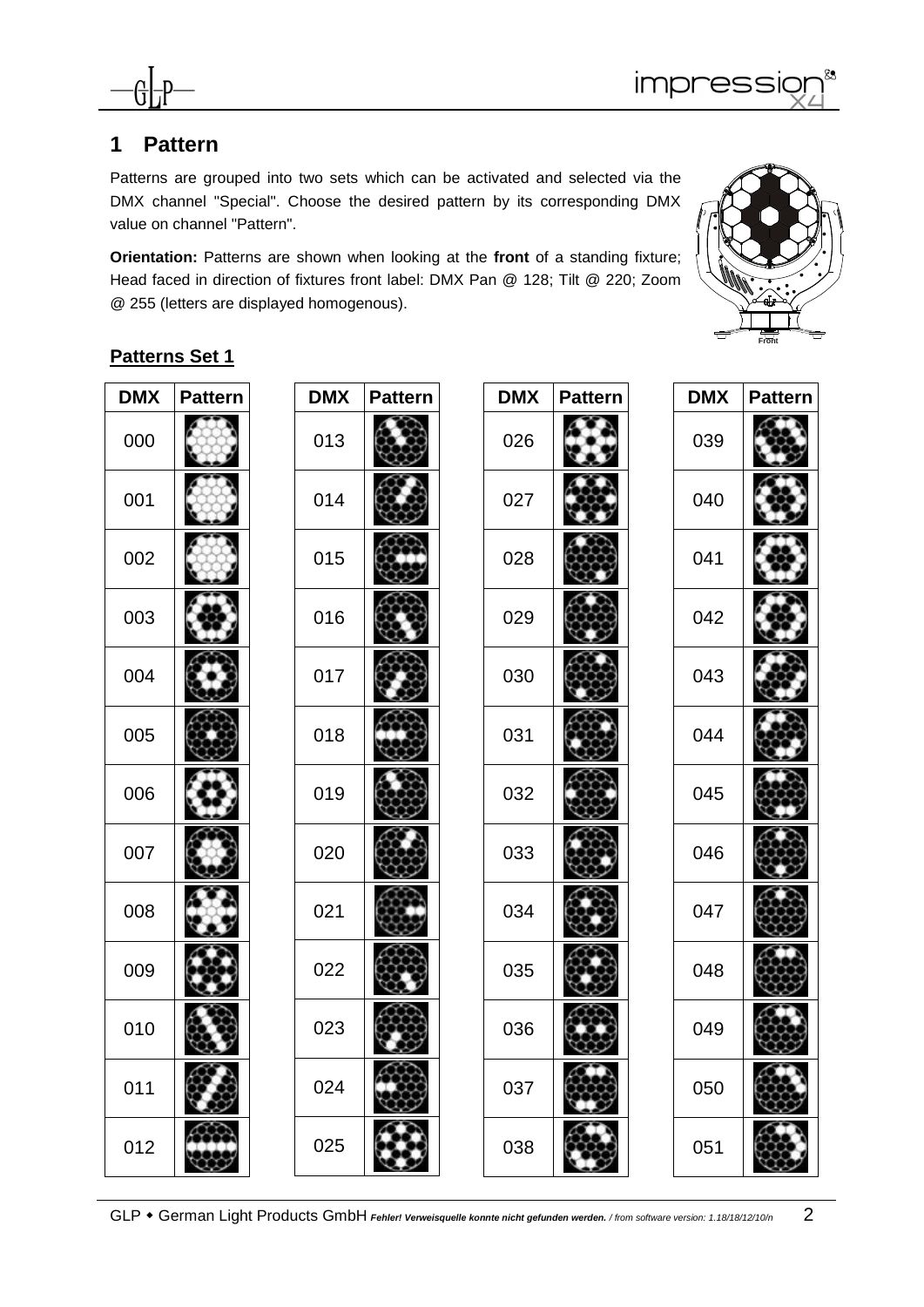

impressiq &<br>|

| <b>DMX</b> | <b>Pattern</b> | <b>DMX</b> |
|------------|----------------|------------|
|            |                |            |
| 052        |                | 069        |
| 053        |                | 070        |
| 054        |                | 071        |
| 055        |                | 072        |
| 056        |                | 073        |
| 057        |                | 074        |
| 058        |                | 075        |
| 059        |                | 076        |
| 060        |                | 077        |
| 061        |                | 078        |
| 062        |                | 079        |
| 063        |                | 080        |
| 064        |                | 081        |
| 065        |                | 082        |
| 066        |                | 083        |
| 067        |                | 084        |
| 068        |                | 085        |

| <b>DMX</b> | <b>Pattern</b> |  |
|------------|----------------|--|
| 069        |                |  |
| 070        |                |  |
| 071        |                |  |
| 072        |                |  |
| 073        |                |  |
| 074        |                |  |
| 075        |                |  |
| 076        |                |  |
| 077        |                |  |
| 078        |                |  |
| 079        |                |  |
| 080        |                |  |
| 081        |                |  |
| 082        |                |  |
| 083        |                |  |
| 084        |                |  |
| 085        |                |  |
|            |                |  |

| <b>DMX</b> | <b>Pattern</b> |  |
|------------|----------------|--|
| 086        |                |  |
| 087        |                |  |
| 088        |                |  |
| 089        |                |  |
| 090        |                |  |
| 091        |                |  |
| 092        |                |  |
| 093        |                |  |
| 094        |                |  |
| 095        |                |  |
| 096        |                |  |
| 097        |                |  |
| 098        |                |  |
| 099        |                |  |
| 100        |                |  |
| 101        |                |  |
| 102        |                |  |

| <b>DMX</b> | Pattern |
|------------|---------|
| 103        |         |
| 104        |         |
| 105        |         |
| 106        |         |
| 107        |         |
| 108        |         |
| 109        |         |
| 110        |         |
| 111        |         |
| 112        |         |
| 113        |         |
| 114        |         |
| 115        |         |
| 116        |         |
| 117        |         |
| 118        |         |
| 119        |         |

GLP • German Light Products GmbH *Fehler! Verweisquelle konnte nicht gefunden werden.* [/ from software version: 1.18/18/12/10/n](#page-0-0) 3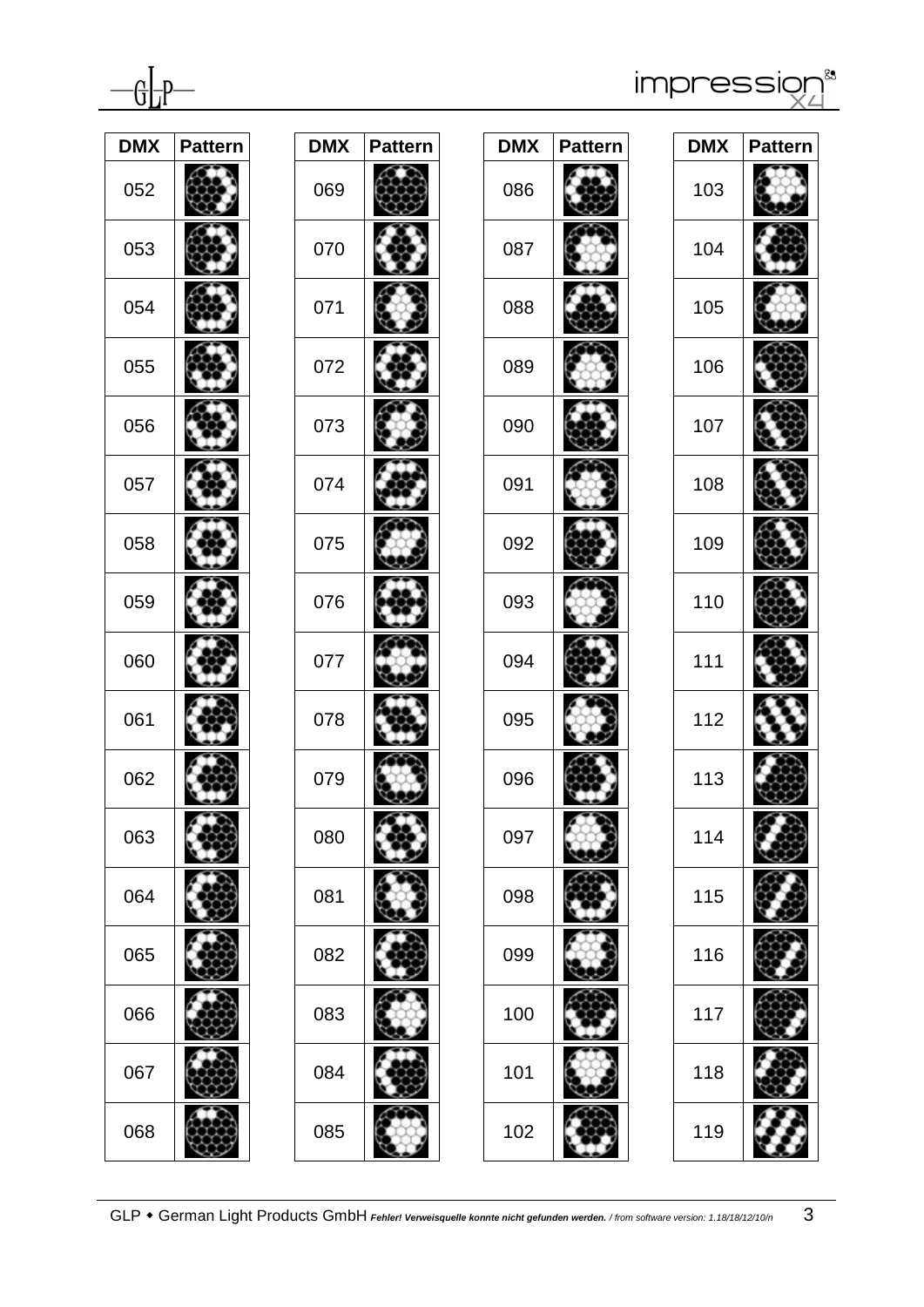impressi &<br>1

| <b>DMX</b> | <b>Pattern</b> |  |
|------------|----------------|--|
|            |                |  |
| 120        |                |  |
| 121        |                |  |
| 122        |                |  |
| 123        |                |  |
| 124        |                |  |
| 125        |                |  |
| 126        |                |  |
| 127        |                |  |
| 128        |                |  |
| 129        |                |  |
| 130        |                |  |
| 131        |                |  |
| 132        |                |  |
| 133        |                |  |
| 134        |                |  |
| 135        |                |  |
| 136        |                |  |

| <b>DMX</b> | Pattern |
|------------|---------|
| 137        |         |
| 138        |         |
| 139        |         |
| 140        |         |
| 141        |         |
| 142        |         |
| 143        |         |
| 144        |         |
| 145        |         |
| 146        |         |
| 147        |         |
| 148        |         |
| 149        |         |
| 150        |         |
| 151        |         |
| 152        |         |

| <b>DMX</b> | <b>Pattern</b> |  |
|------------|----------------|--|
| 154        |                |  |
| 155        |                |  |
| 156        |                |  |
| 157        |                |  |
| 158        |                |  |
| 159        |                |  |
| 160        |                |  |
| 161        |                |  |
| 162        |                |  |
| 163        |                |  |
| 164        |                |  |
| 165        |                |  |
| 166        |                |  |
| 167        |                |  |
| 168        |                |  |
| 169        |                |  |
| 170        |                |  |

| <b>DMX</b> | Pattern |
|------------|---------|
| 171        |         |
| 172        |         |
| 173        |         |
| 174        |         |
| 175        |         |
| 176        |         |
| 177        |         |
| 178        |         |
| 179        |         |
| 180        |         |
| 181        |         |
| 182        |         |
| 183        |         |
| 184        |         |
| 185        |         |
| 186        |         |
| 187        |         |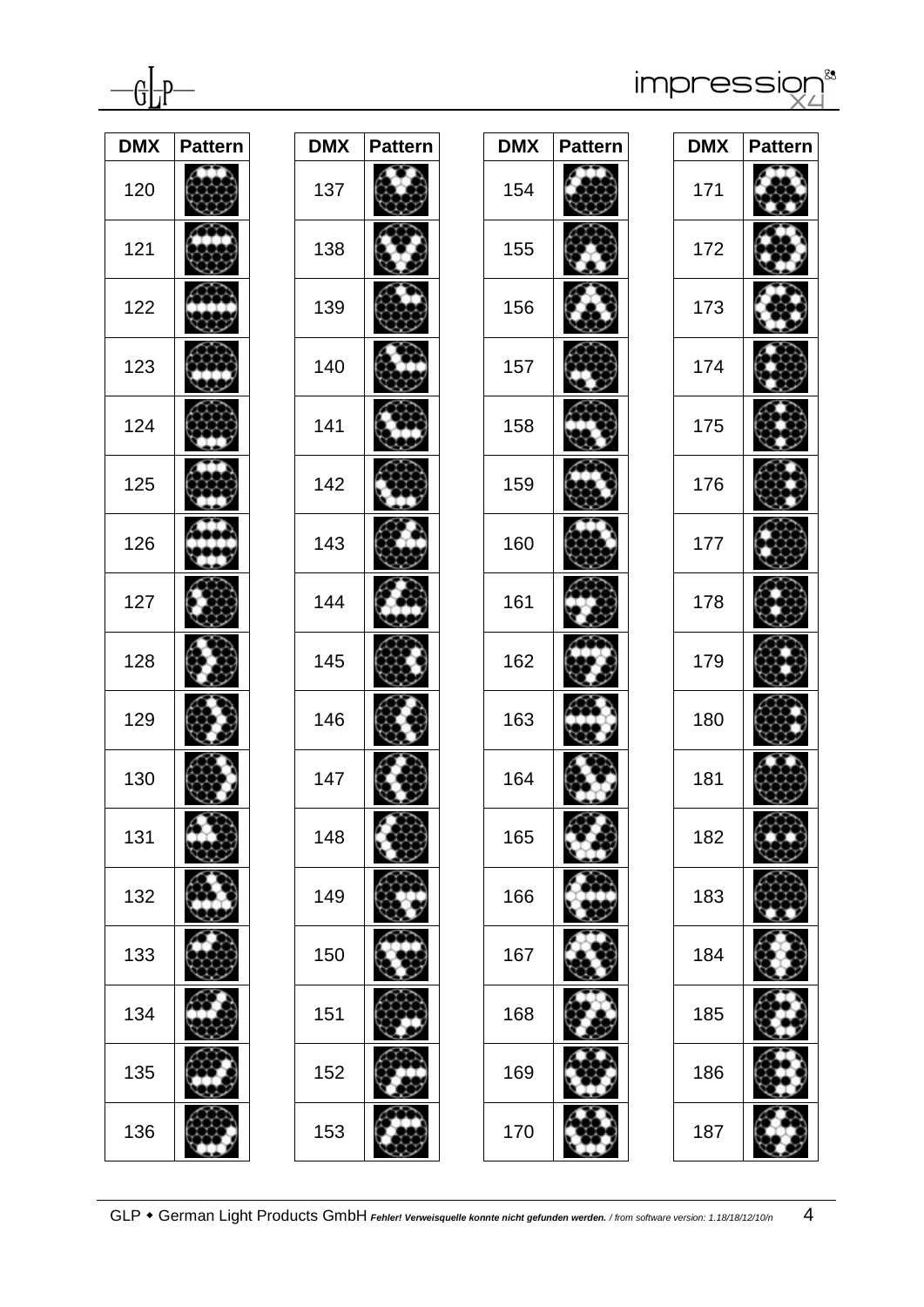

impressi 

| <b>DMX</b> | <b>Pattern</b> | <b>DMX</b> |
|------------|----------------|------------|
| 188        |                | 205        |
| 189        |                | 206        |
| 190        |                | 207        |
| 191        |                | 208        |
| 192        |                | 209        |
| 193        |                | 210        |
| 194        |                | 211        |
| 195        |                | 212        |
| 196        |                | 213        |
| 197        |                | 214        |
| 198        |                | 215        |
| 199        |                | 216        |
| 200        |                | 217        |
| 201        |                | 218        |
| 202        |                | 219        |
| 203        |                | 220        |
| 204        |                | 221        |

| <b>DMX</b> | <b>Pattern</b> |
|------------|----------------|
| 205        |                |
| 206        |                |
| 207        |                |
| 208        |                |
| 209        |                |
| 210        |                |
| 211        |                |
| 212        |                |
| 213        |                |
| 214        |                |
| 215        |                |
| 216        |                |
| 217        |                |
| 218        |                |
| 219        |                |
| 220        |                |

| <b>DMX</b> | Pattern |
|------------|---------|
| 222        |         |
| 223        |         |
| 224        |         |
| 225        |         |
| 226        |         |
| 227        |         |
| 228        |         |
| 229        |         |
| 230        |         |
| 231        |         |
| 232        |         |
| 233        |         |
| 234        |         |
| 235        |         |
| 236        |         |
| 237        |         |
| 238        |         |

| <b>DMX</b> | <b>Pattern</b> |
|------------|----------------|
| 239        |                |
| 240        |                |
| 241        |                |
| 242        |                |
| 243        |                |
| 244        |                |
| 245        |                |
| 246        |                |
| 247        |                |
| 248        |                |
| 249        |                |
| 250        |                |
| 251        |                |
| 252        |                |
| 253        | reserved       |
| 254        | reserved       |
| 255        | reserved       |
|            |                |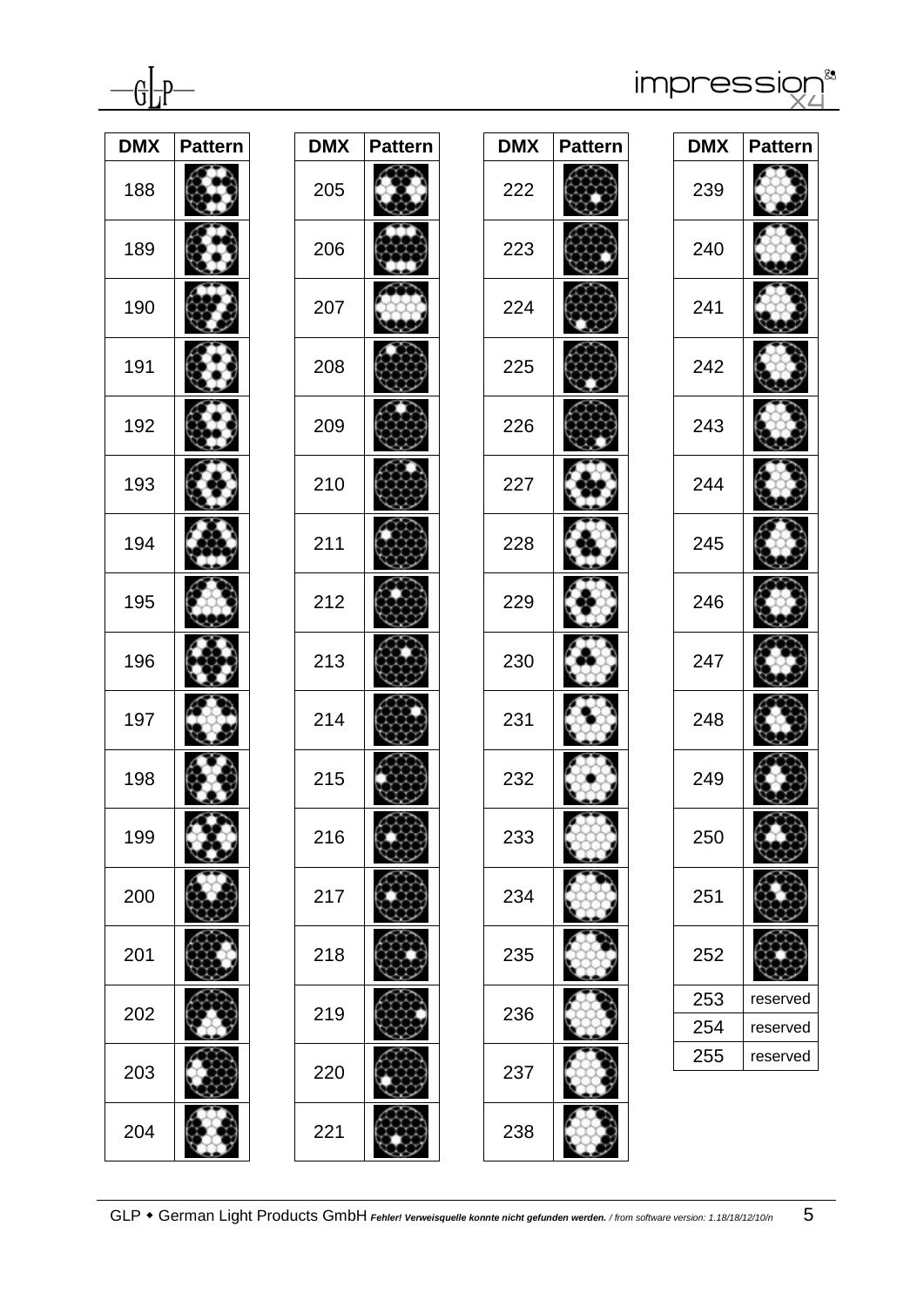

impression

## **Patterns Set 2**

| <b>DMX</b> | <b>Pattern</b> | <b>DMX</b> | <b>Pattern</b> |
|------------|----------------|------------|----------------|
| 000        |                | 017        |                |
| 001        |                | 018        |                |
| 002        |                | 019        |                |
| 003        |                | 020        |                |
| 004        |                | 021        |                |
| 005        |                | 022        |                |
| 006        |                | 023        |                |
| 007        |                | 024        |                |
| 008        |                | 025        |                |
| 009        |                | 026        |                |
| 010        |                | 027        |                |
| 011        |                | 028        |                |
| 012        |                | 029        |                |
| 013        |                | 030        |                |
| 014        |                | 031        |                |
| 015        |                | 032        |                |
| 016        |                | 033        |                |

| <b>DMX</b> | <b>Pattern</b> |
|------------|----------------|
| 034        |                |
| 035        |                |
| 036        |                |
| 037        |                |
| 038        |                |
| 039        |                |
| 040        |                |
| 041        |                |
| 042        |                |
| 043        |                |
| 044        |                |
| 045        |                |
| 046        |                |
| 047        |                |
| 048        |                |
| 049        |                |
| 050        |                |

| <b>DMX</b> | Pattern |
|------------|---------|
| 051        |         |
| 052        |         |
| 053        |         |
| 054        |         |
| 055        |         |
| 056        |         |
| 057        |         |
| 058        |         |
| 059        |         |



W.